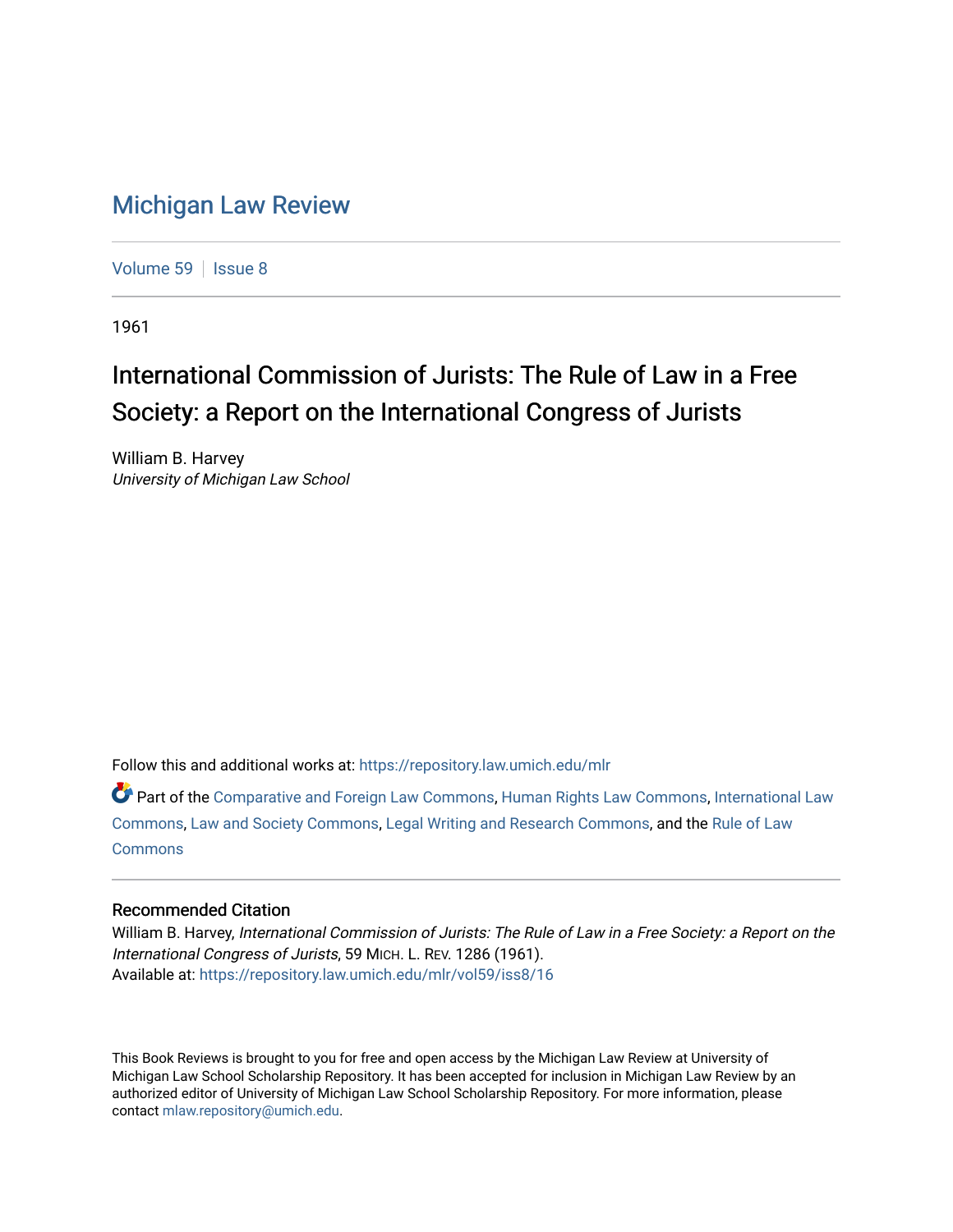THE RULE OF LAW IN A FREE SOCIETY: A Report on the International Congress of Jurists. Geneva, Switzerland: International Commission of Jurists, 1960. Pp. *xi,* 340. \$2.00.

This volume surveys the activities of the International Commission of Jurists through its second International Congress, held in New Delhi, January 5-10, 1959. Organized in 1952 by an international congress of jurists meeting in West Berlin to consider the alleged deprivation of human rights in East Germany and other eastern European countries, the Commission through its permanent Secretariat in Geneva serves as a sort of watchdog and publicist of the legal traditions of the West. While a number of its activities have related directly to events in the Cold War (the 1957 Conference on Hungary and the more recent report on Tibet prepared by a Committee under the chairmanship of Mr. Purshattam Trikamdas, an outstanding Indian lawyer), it has also investigated and published reports on such critical events in the non-Communist nations as the South African Treason Trial. The Commission is not a mass-membership organization; the number of members is limited by its statute to twenty-five. In twentysix countries, however, national sections have been organized to cooperate in its work. Although there is an American section and the American Bar Association has established a committee to cooperate with the Commission, the purposes and activities of the Commission appear to be little known among American lawyers.

The theme of the Commission's work is advancement throughout the world of the Rule of Law. The thrust of this much used and perhaps abused term began to emerge in the Act of Athens of 1955 (p. 2 of this volume). The jurists assembled under the auspices of the Commission declared there that the Rule of Law "springs from the rights of the indi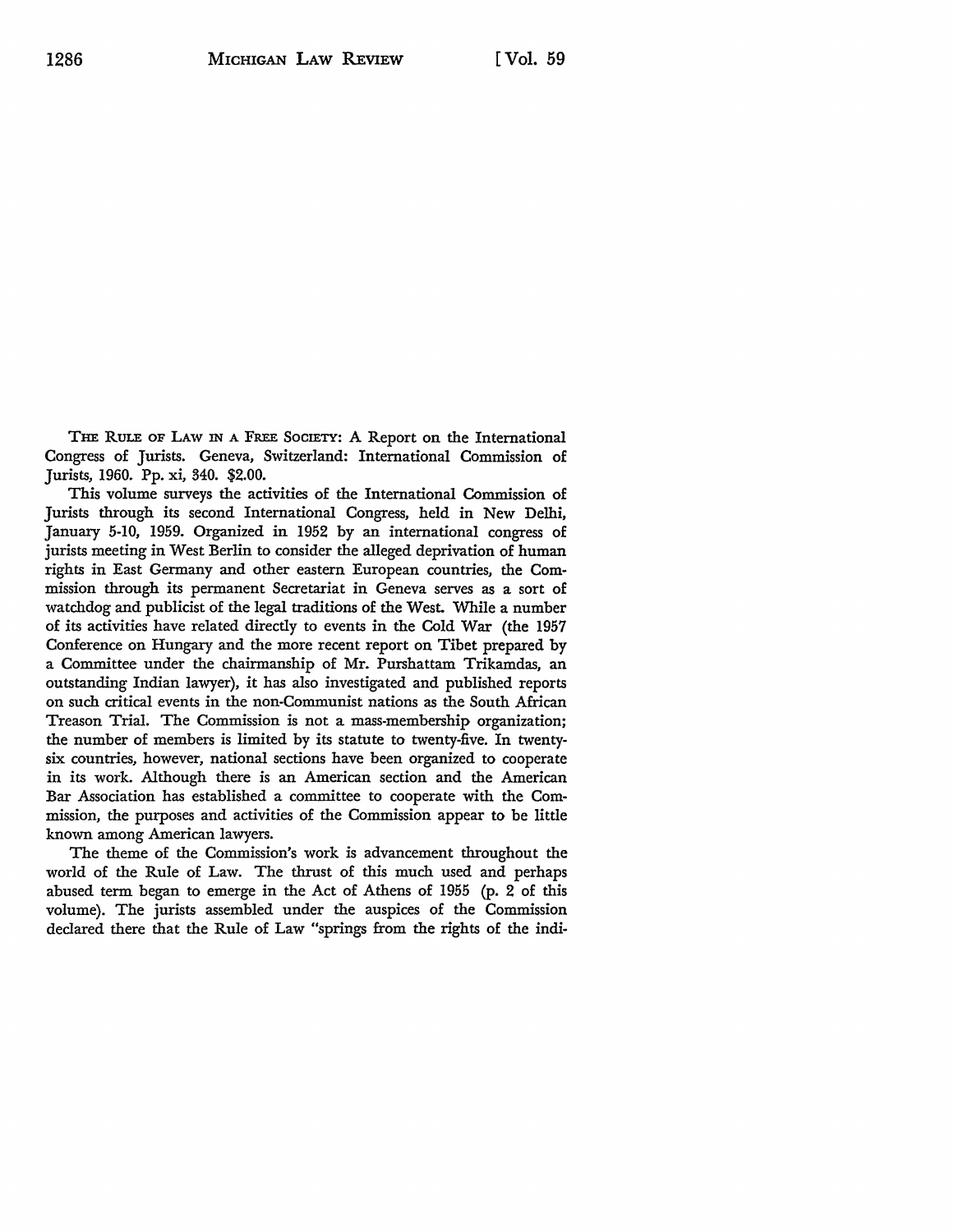vidual developed through history in the age-old struggle of mankind for freedom," which rights include freedom of speech, press, worship, assembly, association, and the right to free elections. Those devoted to a greater conceptual precision might with reason complain about this formulation. The "Rule of Law" is derivative from certain human rights, but these rights are themselves the product of historical struggles for freedom, which in certain societies presumably eventuated in legal recognition and protection. One might ask what status these "rights" enjoyed before the struggle was won. If they became "rights" only by legal recognition, the Rule of Law which springs from them becomes only a descriptive cliché for a certain pattern of legal enactments, rather than a norm demanding such enactments.

The Act of Athens did not pause over such niceties. Under the banner of the Rule of Law, the act declares that "the State is subject to the law," that governments should respect and enforce individual rights, that judges, resisting encroachments on their independence, should be guided by the Rule of Law, and that lawyers should preserve their professional independ- • ence, assert individual rights under the Rule of Law and insist on a fair trial for every accused. This view of the Rule of Law is fairly familiar. Grounded on a rather fuzzy natural law persuasion, it emphasizes the recurrent tension between individual interests and governmental action and seeks to rally an independent judiciary and bar to erect safeguards around some of these interests. Its import is negative in the sense that government is viewed as the enemy and its restraint the objective.

The present volume concentrates on deliberations of the Congress in New Delhi which sought to refine and elaborate the Rule of Law concept. The central document is a Working Paper (pp. 187-321) prepared by Mr. Norman Marsh, then the Secretary-General of the Commission. The scholarship reflected in this Paper, its objectivity and balance make it an important contribution to legal and political philosophy. After the Athens Congress, Mr. Marsh prepared a questionnaire on a number of significant aspects of the legal order (pp. 183-186) and solicited answers from leading jurists in many countries. Following in the main the outlines of the questionnaire, Mr. Marsh and his consultants prepared the Working Paper under four headings: The Legislative and the Rule of Law, the Executive and the Rule of Law, the Criminal Process and the Rule of Law, and the Judiciary and Legal Profession under the Rule of Law. Each of these principal topics was assigned to one of the deliberative committees at Delhi. A summary of the discussion in each committee is included in the book, and a remarkable amount of the spark these discussions doubtless had is preserved.

The Working Paper organizes and presents much of the information on various legal systems elicited by the questionnaire. While Britain, the United States, France and Germany are emphasized, there are numerous references to the law of the Soviet Union, as well as of India and other nations that have achieved independence in recent years. Under each major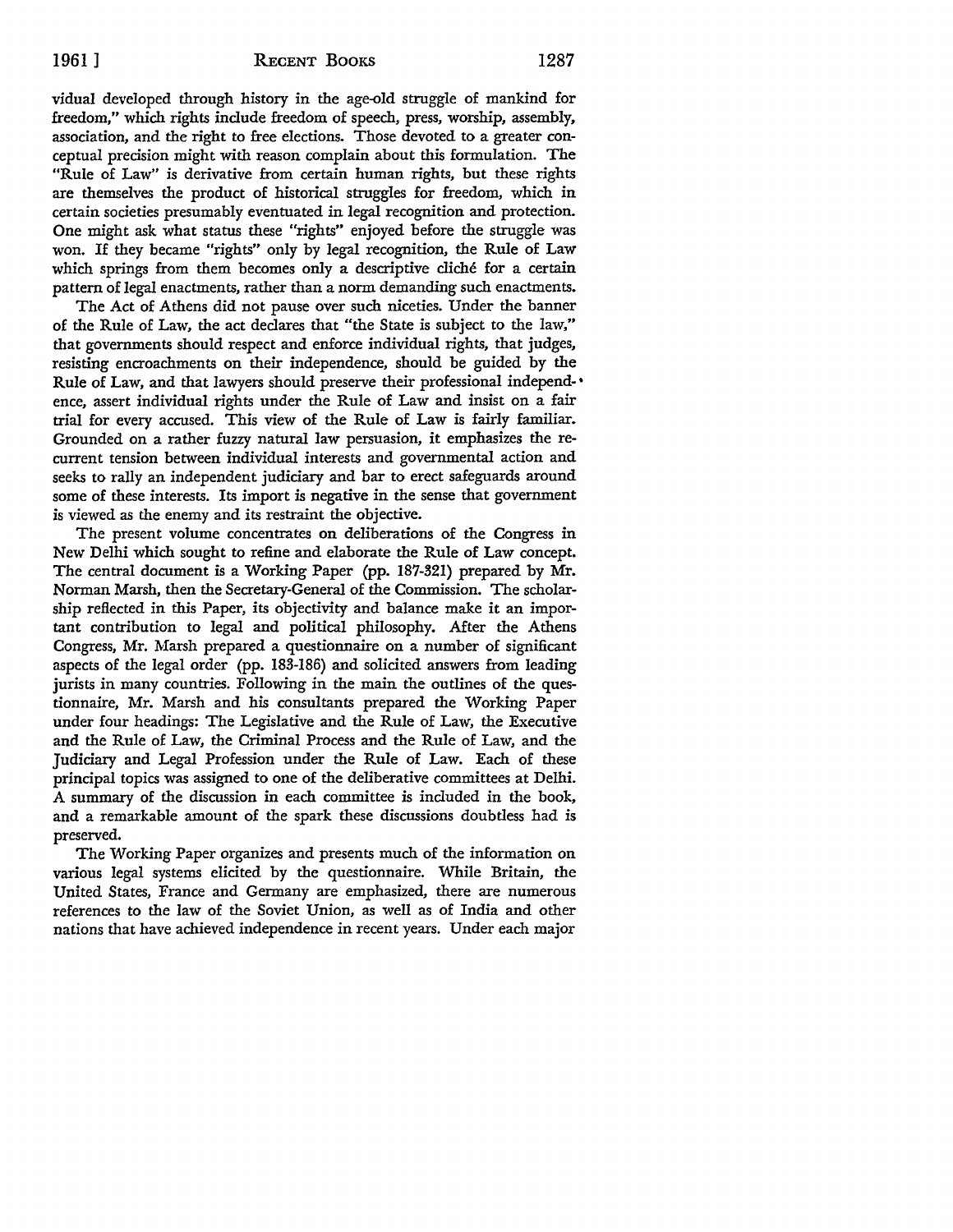heading a number of conclusions are suggested as the basis for discussion. In general these were accepted by the jurists at New Delhi.

A brief review cannot do justice to the wide-ranging content of the Working Paper, but a few brief comments may suggest the extent to which reflection on the nature of the Rule of Law matured between the Act of Athens and the Declaration of Delhi which emerged from the discussions of the Working Paper. In short, the Rule of Law is now taken as "a convenient term to summarize a combination on the one hand of certain fundamental ideals concerning the purposes of organized society and on the other of practical experience in terms of legal institutions, procedures and traditions, by which these ideals may be given effect." Implicit in this definition are two aspects: (I) certain value acceptances or assumptions concerning man and his place in and relation to society; (2) various procedural devices by which these value acceptances are implemented. Thus, a scheme of critical values or ideals is placed in the center of the stage. The focal point is the recognition of "the supreme value of human personality and ... [the conception] of all social institutions, and in particular the State, as the servants rather than the masters of [the] individuals." It is worth noting that no validation of this value structure other than the fact of its widespread acceptance is offered. In discussing the procedural devices which translate the value acceptances into practical effects, **Mr.**  Marsh shows a laudable lack of dogmatism. The approach is pragmatic; certain described institutions have in experience shown themselves to be useful. But not all credit is given to specifically legal techniques, and there is a pervasive recognition that no collection of techniques can preserve the essential values in a society that no longer esteems them highly.

The Working Paper, discussions in the committees, and the final Declaration of Delhi reflect one highly significant development in thought about the Rule of Law. In the words of the Declaration, the Rule of Law is "a dynamic concept . . . which should be employed . . . to establish social, economic, educational and cultural conditions under which [the individual's] legitimate aspirations and dignity may be realized.  $\dots$ . Thus organized political power is no longer merely "the enemy" to be controlled in the interest of individual freedom; it has become the active instrument of social progress, economic development and cultural enlightenment.

This new affirmative aspect of the Rule of Law could not fail to emerge in a conference meeting in India, attended by numerous jurists from the new nations where the urge for rapid development is acute. Protection of the classical fundamental rights of man does not fill empty bellies, forestall the ravages of disease, or mobilize for effective action the "revolution of expectations" in Africa, Asia and Latin America. Insistent demand for positive governmental action to further individual and social welfare is not indeed confined to the new, "under-developed" nations. It characterizes our era and poses the persistent dilemma which the New Delhi discussions